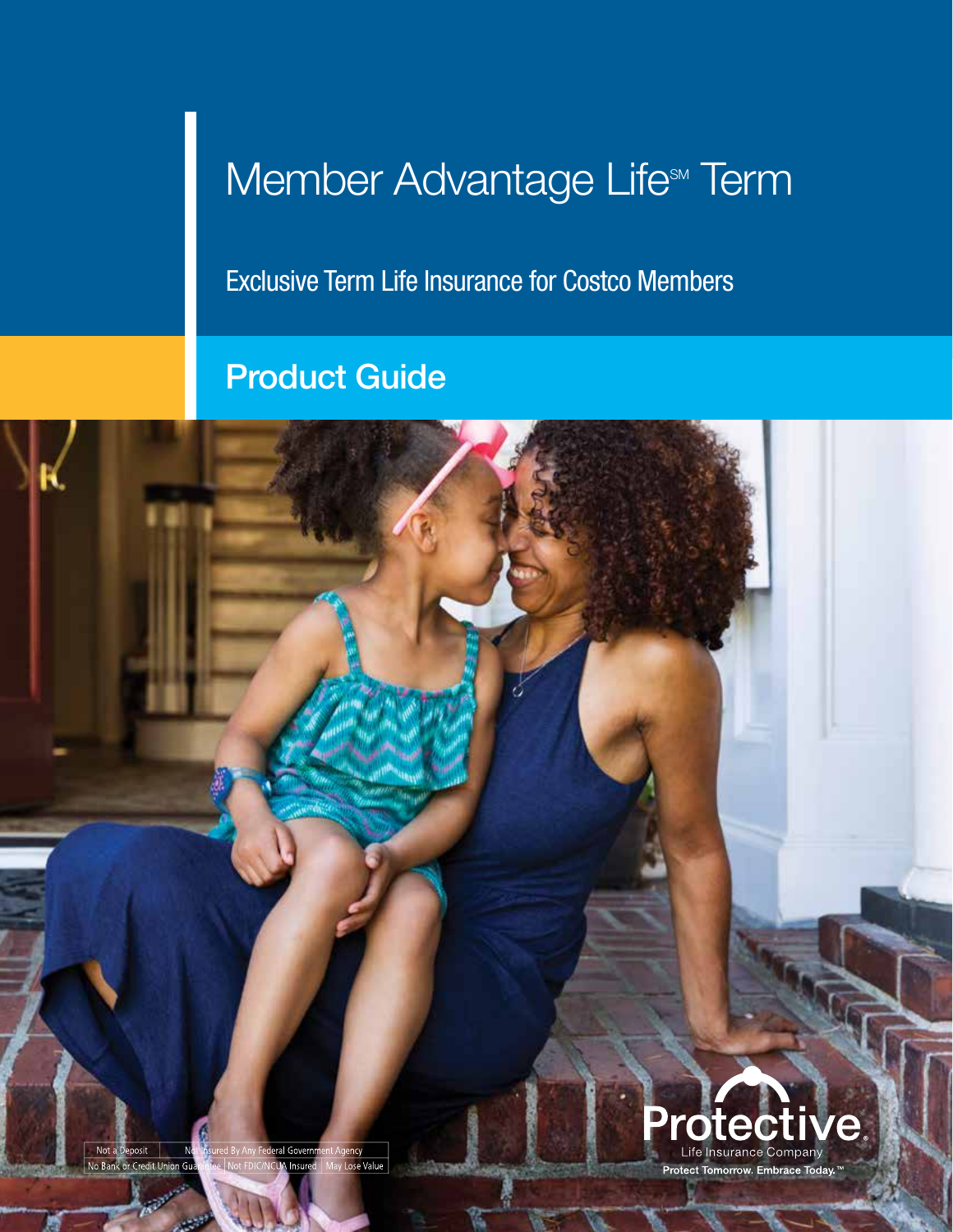# Exclusive Term Life Insurance for Costco Members

Life insurance is all about protecting the ones you love most. It's about providing security for your family's financial future — and the peace of mind in knowing they'll be covered in case the unexpected happens.

Protective Life Insurance Company is proud to offer an exclusive life insurance policy to Costco members. For more than 100 years, we've been helping families secure their financial futures — and we're ready to help you do the same for your loved ones. There's no better time to provide protection and security to the ones you love most.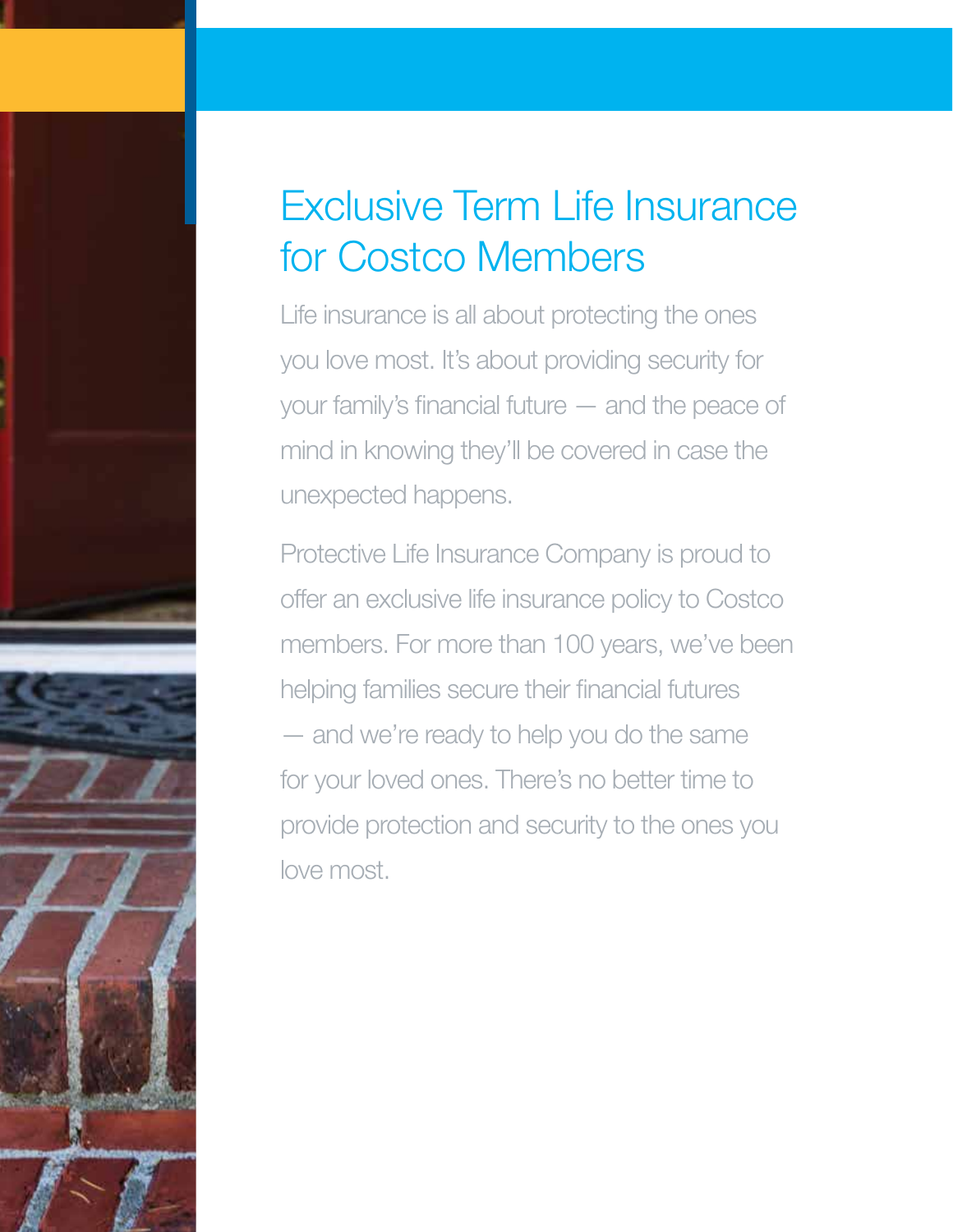## What You Should Know About Life Insurance

Life insurance helps provide security for your loved ones when they need it most. Providing them with this protection can help them rest assured that they won't face the added financial burden should something happen to you.

At Protective Life, we design reliable and competitively-priced life insurance solutions — taking your needs and life changes into account. With Member Advantage Life, you can get straightforward protection with an easy-to-understand policy, at an exclusive Costco member-only value.

#### TERM: Life insurance that doesn't break the bank

Term life insurance is generally a more budget-friendly option that's designed to provide pure death benefit protection for a set period of time. Term insurance can help cover:



## Did you know?

By purchasing Protective's Member Advantage Life term policy using your Costco membership, you could get coverage for less than 51 cents a day. That's less than you would pay for a postage stamp.<sup>1</sup>



1 https://www.stamps.com/usps/current-postage-rates/

Based on a 20-year period, \$250,000 face value for an eligible 40-year old male at the select preferred non-tobacco rate.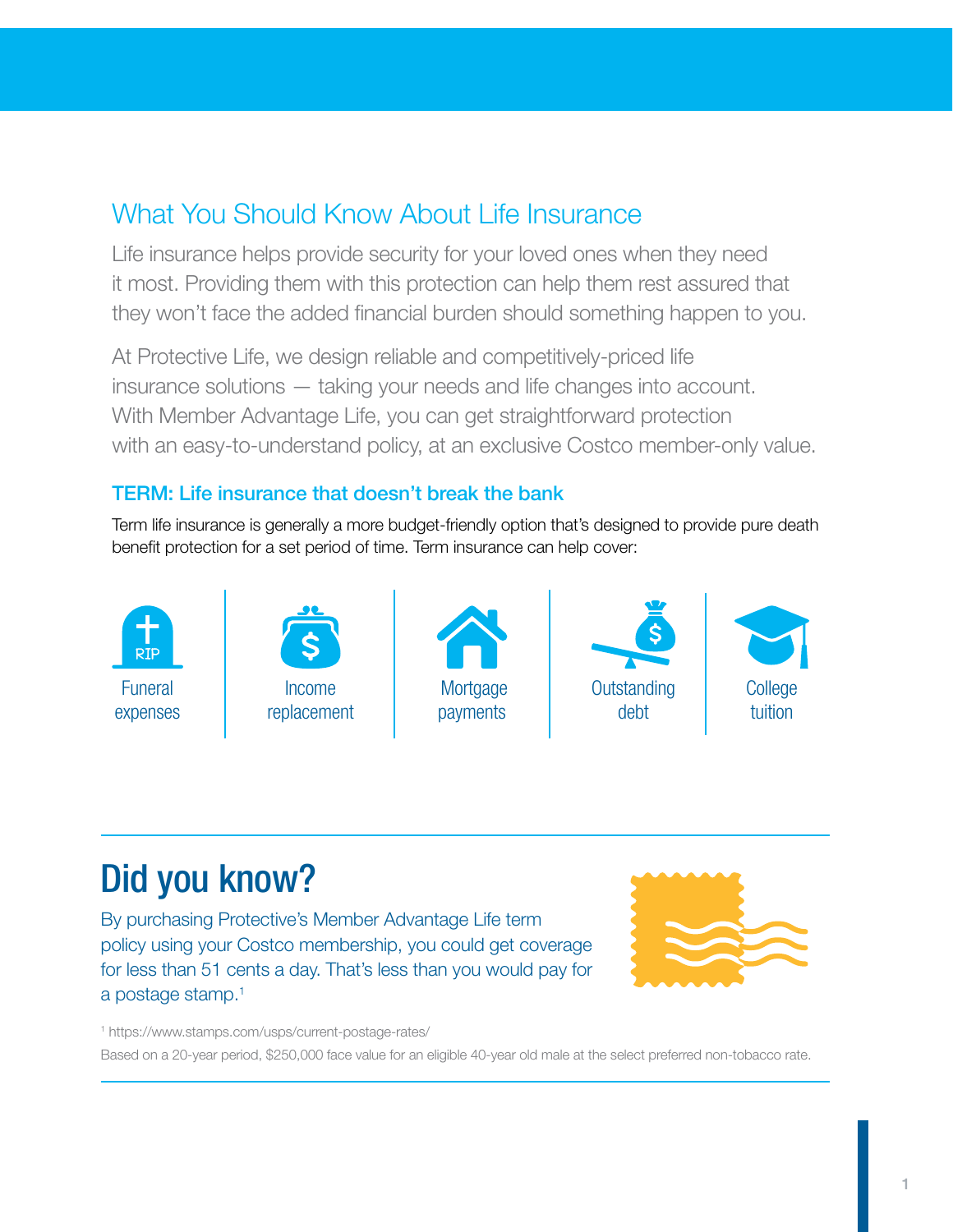#### Protection for Your Loved Ones

The death benefit from your Member Advantage Life term policy can be paid directly to your beneficiaries to help them replace your income and maintain their standard of living. It may also help cover things like burial and final expenses and recurring or future expenses.

#### Death Benefit Coverage

With Member Advantage Life, you can choose the amount of coverage you want with an initial term period of either 10 or 20 years. To help you get started with providing valuable protection for your loved ones, your annual premium payment amount is reduced during the first five policy years. In the sixth year of your policy, your premium returns to the standard market cost. This is a one-time change and your premium will remain the same for the rest of your policy.

#### About Member Advantage Life Term

When you apply for a Member Advantage Life term policy, you will be classified in an underwriting category as Select Preferred, Preferred, Non-Tobacco or Tobacco. This classification will be based on your current health and medical history and will help determine your policy rates. In addition, each initial term period has issue age restrictions.

| 10-Year Term Period: $18-75$                |                                       |
|---------------------------------------------|---------------------------------------|
| 20-Year Term Period:                        | $18 - 65$ (18 - 62 for Tobacco class) |
| Minimum Policy Face Amount (death benefit): | \$100,000                             |
| Maximum Policy Face Amount (death benefit): | \$5 million                           |

Fees and administration charges are included in your premium payments and will not change during the initial level death benefit period.

#### Additional Options to Customize Your Coverage

Because Member Advantage Life is designed to provide financial security to you and your family, it offers a variety of benefits and riders to help fill any gaps in your long-term plans.

#### Accidental Death Benefit Rider (optional with extra charge)

The Accidental Death Benefit Rider can increase the death benefit paid to your beneficiaries if your death results from an accident.

Applicants aged 18 – 60 are eligible for this rider with coverage and premiums stopping at age 65. Your additional coverage can range from your base policy's death benefit amount up to \$250,000.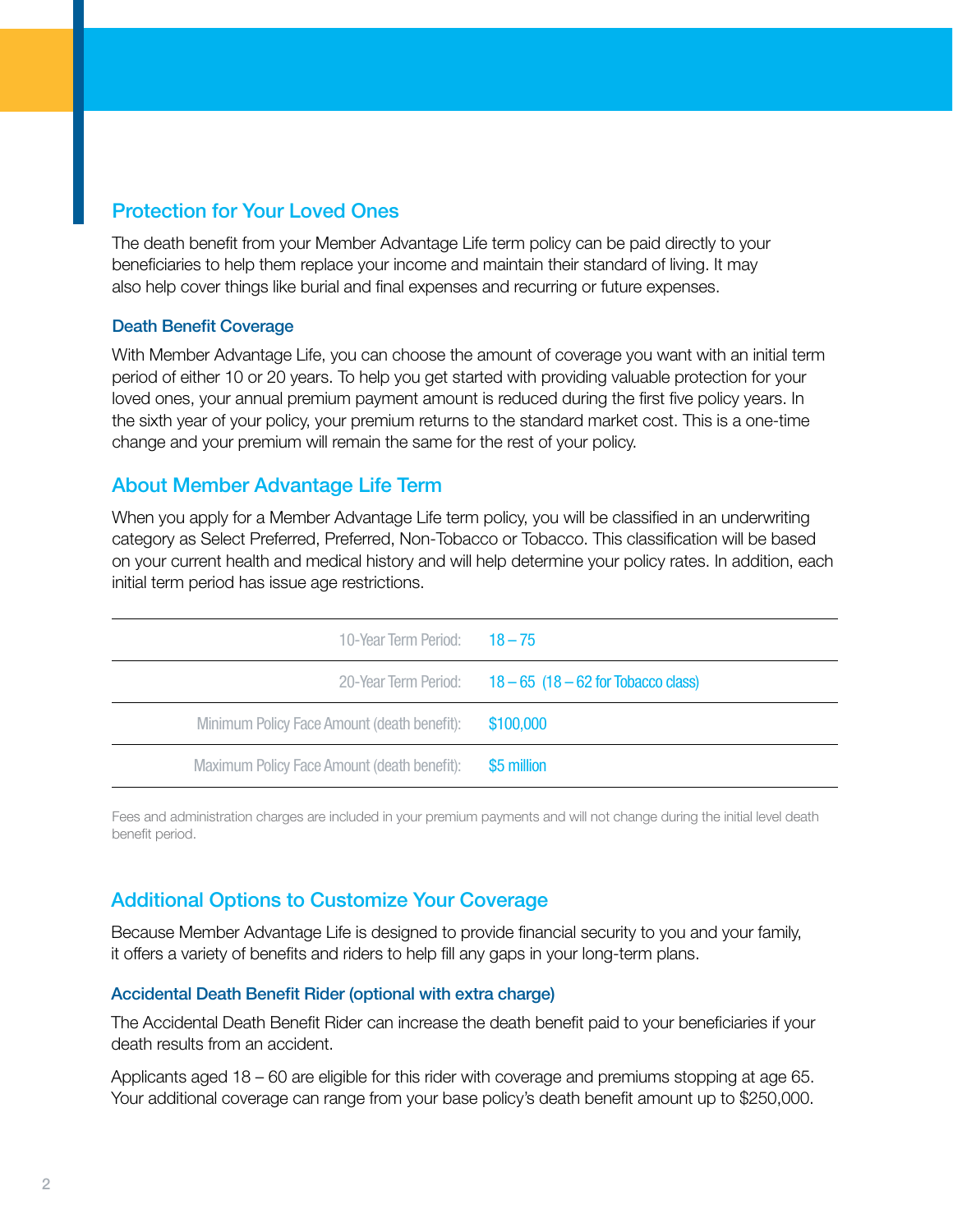#### Children's Term Life Insurance Rider (optional with extra charge)

Starting your children out on the right path is just as important as insuring your own life, which is why we offer a Children's Term Life Insurance Rider to cover the lives of your children. This rider can provide death benefit protection for all natural or adopted children and stepchildren ranging from as young as 15 days old through 18 years old. The rider also covers future children as young as 15 days old or as of the adoption date through age 18.

The Children's Term Life Insurance Rider provides term coverage up to age 25, the expiry date of the rider or termination of the policy — whichever is earlier — for all covered children. The annual premium is a fixed amount and remains level, regardless of the number of children covered under the rider. Coverage is available in \$1,000 increments ranging from \$1,000 up to \$25,000.

After the covered child reaches age 25, he or she can maintain life insurance coverage by converting to a permanent Protective Life policy — up to five times the amount of the rider's coverage.

Primary insured applicants aged 18 – 64 are eligible for the Children's Term Life Insurance Rider.

#### Income Provider Option Endorsement (optional at no extra charge)

With the Income Provider Option, you can help your family with ongoing financial expenses by selecting a guaranteed income stream  $-$  up to 30 years  $-$  as your death benefit payout. In addition, a portion of the death benefit is payable as a lump sum to help cover immediate obligations, such as final expenses and debt.

The Income Provider Option not only gives you more flexibility and control over your death benefit, but is available at no extra charge at policy issue. Adding it to your policy could even result in lower premiums than a traditional, lump-sum death benefit policy. You may change the death benefit schedule if needs or plans change during your lifetime, but your beneficiaries will not be able to change the schedule after your death.

A portion of periodic payments under the Income Provider Option may be reported as taxable income to the beneficiary. Please consult your attorney or tax advisor regarding your individual situation.

#### Terminal Illness Accelerated Death Benefit Endorsement (included at no extra charge)

A terminal illness diagnosis can take a serious emotional and financial toll on you and your loved ones. Our Terminal Illness Accelerated Death Benefit is included in your policy at no extra charge to help you cope with those emotional and financial costs. If you become terminally ill, this benefit can accelerate up to 60% of your policy's death benefit or \$1 million, whichever is less. While there is no cost for this benefit, your death benefit is reduced by the amount paid plus accumulated interest at a rate specified in the endorsement.

Not available in all states. State variations may apply.

#### Waiver of Premium (optional with extra charge)

Becoming disabled can present a range of new financial and physical challenges for both you and your family. To help alleviate this financial toll, our Waiver of Premium optional benefit waives your life insurance premiums in the event of disability. You are required to wait six months before the waiver takes effect.

Applicants aged 18 – 55 are eligible for Waiver of Premium.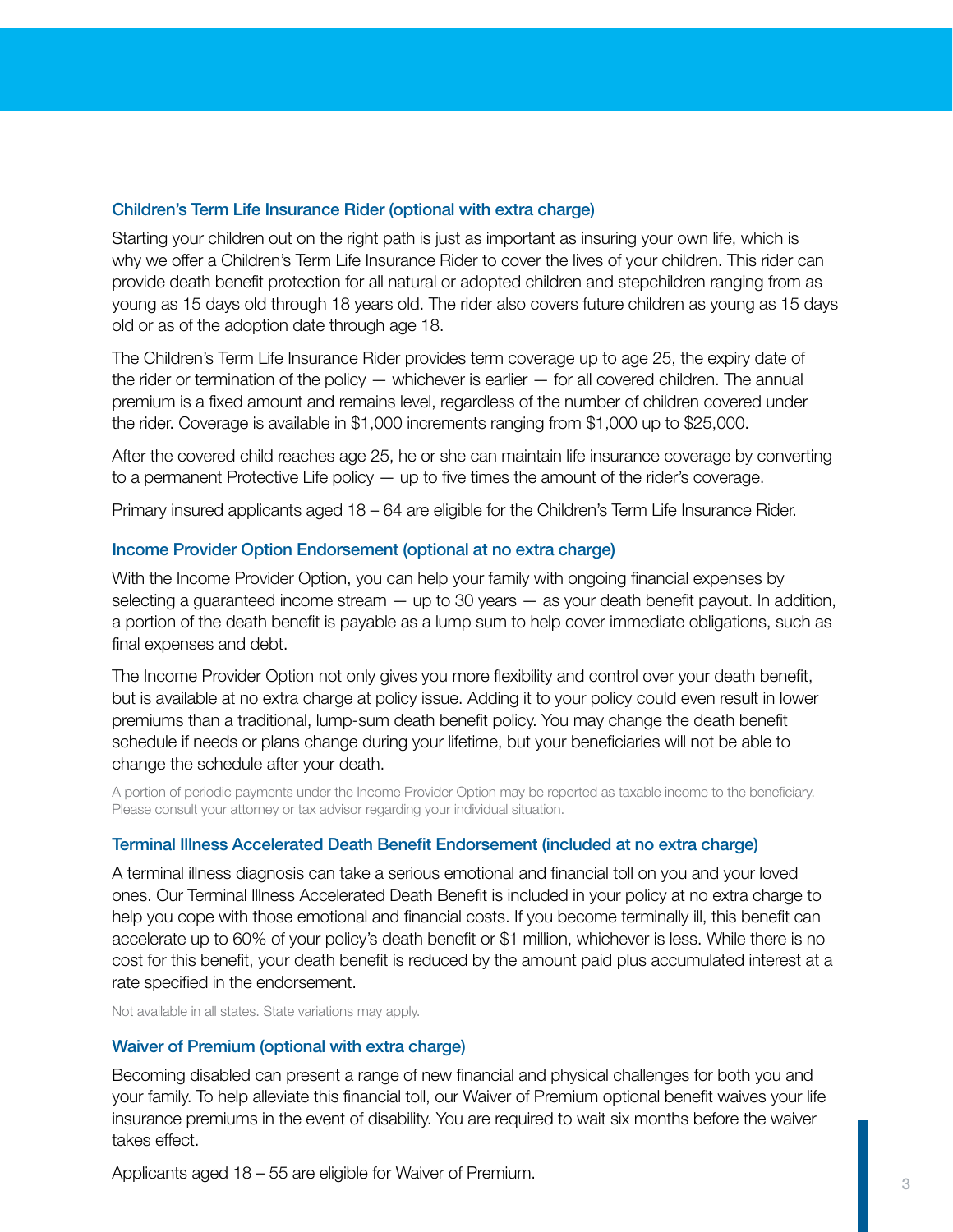#### What Happens Next?

If you decide that Member Advantage Life is the right fit for you, the application process begins by visiting Protective.com/Costco or calling 844-740-5433.



After the application is submitted, a Protective Life representative will contact you to conduct a 20-minute medical history phone interview.



In most cases, a life insurance physical examination will be scheduled, usually in your own home.



After you review, complete and sign the application, it will be sent to Protective Life for the underwriting process.

Once the application is approved, you will receive an electronic copy of your policy and you should notify your beneficiaries.



4

By paying your premiums on time, you can take comfort that your loved ones will be protected.

It is important to regularly review your policy and annual statement to make sure your strategy is still aligned with your financial goals.

Learn more about this exclusive life insurance policy and receive your free quote by visiting Protective.com/Costco or by calling us at 844-740-5433.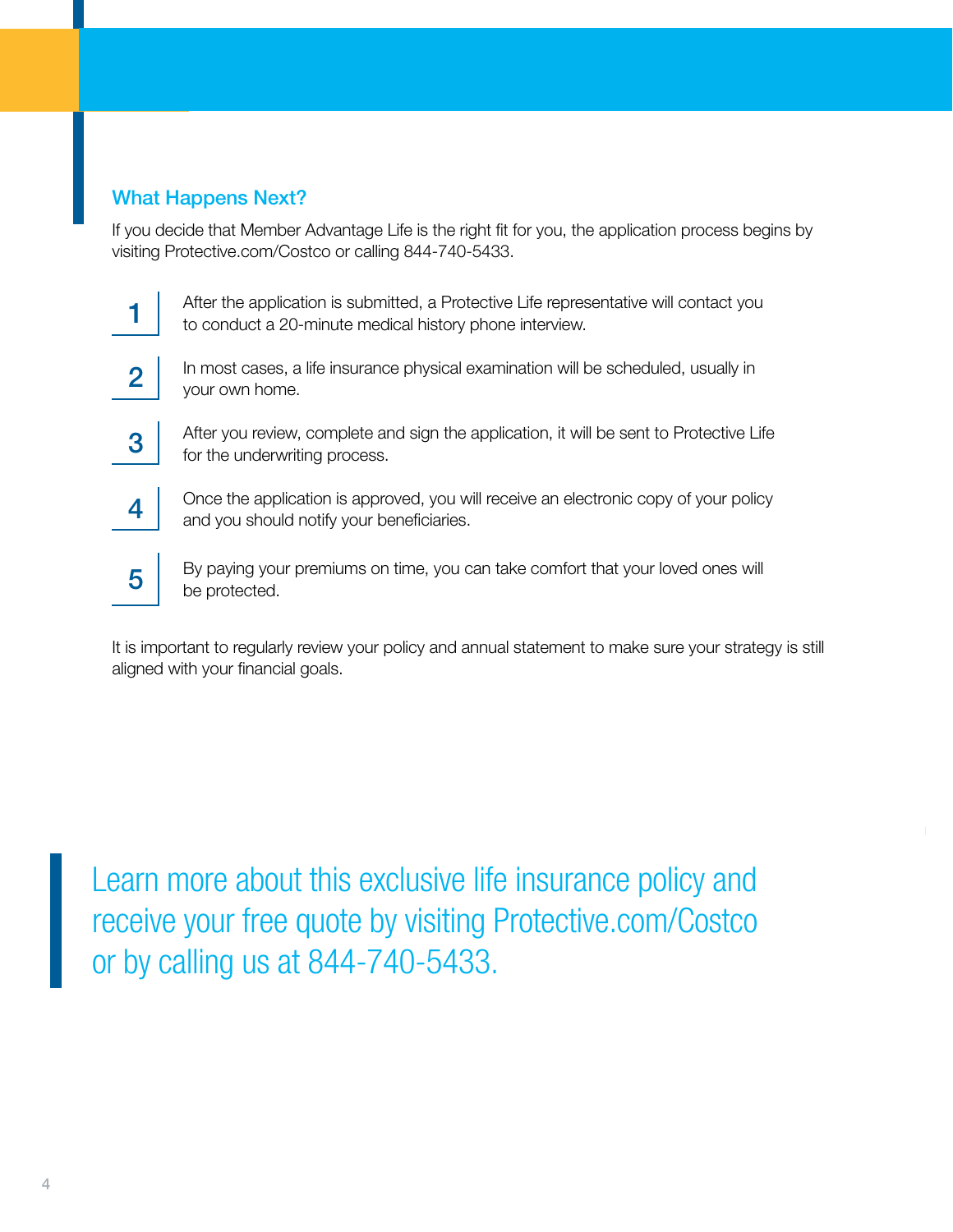# Dependable term protection. Member-only value.

Member Advantage Life can offer you straightforward and reliable term life insurance coverage — at an exclusive member-only value that doesn't break the bank.

Protect your family's financial future, even if you're not around.